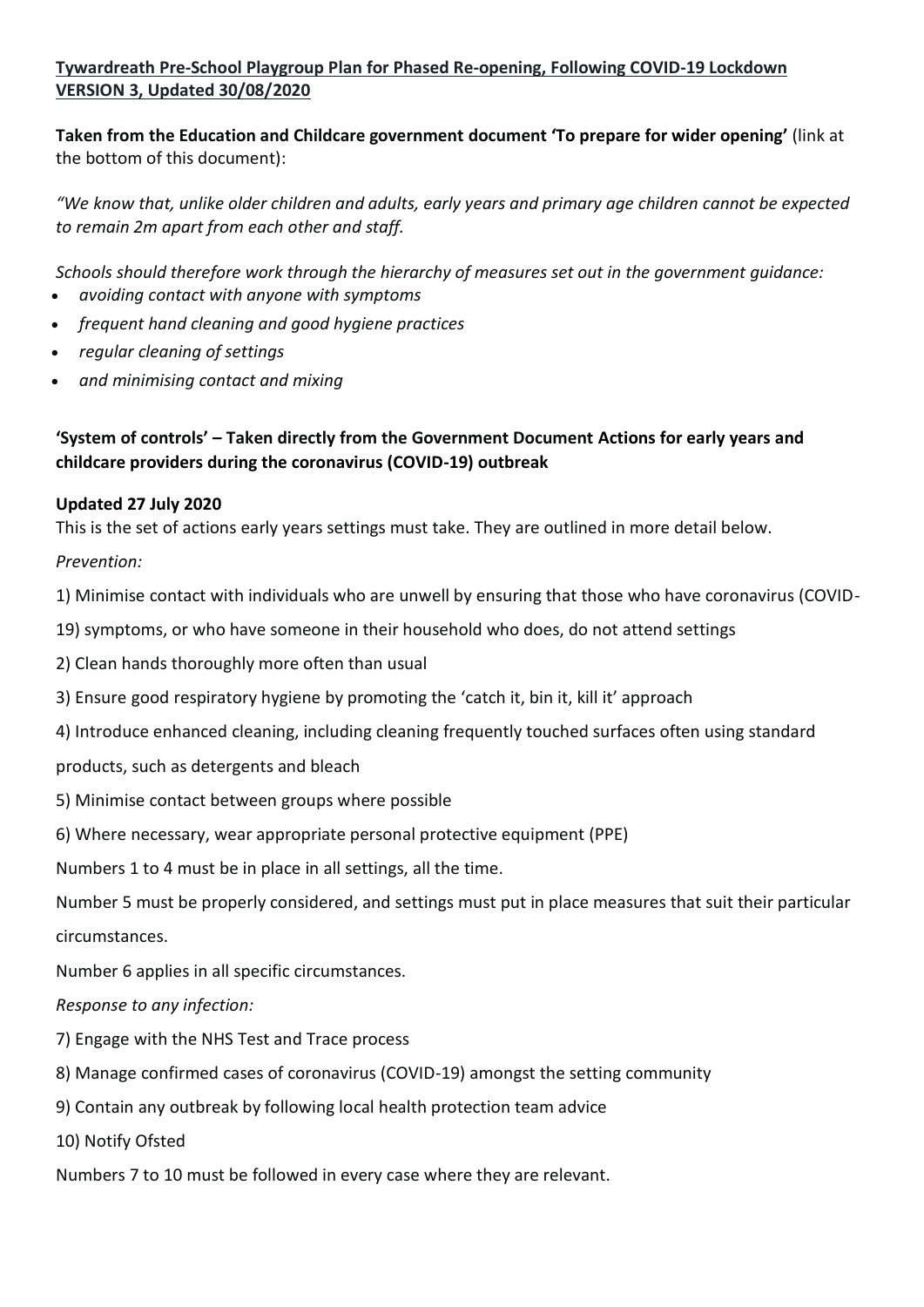# **Tywardreath Pre-School Playgroup plan and procedure for the re-opening of the setting, following COVID -19 government guidance:**

#### **Attendance and Placement**

- From 20 July, early years settings are no longer required to keep children in small, consistent groups within settings but can return to normal group sizes.
- Reduced number of children attending per session
- Smaller groups of children on fixed days, who will not mix with each other (example, the same children can only attend the same days)
- Fixed staff working on fixed days with the same small group of children, where possible
- Half day placement will not include lunch club, reducing the time and the amount of children sitting and eating together (see further points about meals and snacks)
- Children who attend more than one setting will only be able to attend one setting (this is guidance issued by county. I will speak to these families in person, as soon as possible)

#### **Arrival and Departure**

- Parents/carers will be notified of their drop off and collection times. Times will be slightly staggered, to avoid lots of people arriving at once. We respect that arriving somewhere at a fixed time with young children is very difficult, so will designate families with a ten minute window. However, we will accommodate for issues
- Parents/carers and staff should avoid travelling by public transport, to pre-school, where possible
- Anyone travelling to pre-school by car, please park considerately (not on the yellow lines or in front of or on the pub forecourt)
- If anyone travelling by car arrives to pre-school and sees another family is transferring their child into or out of the building, they should wait in their car, until the entrance to the building is clear
- We are working with the landlords of the New Inn pub on a roped off funnel entrance to the preschool building. Parents/carers/staff should not stand or sit on any other parts of the pub property, including the benches
- Anyone waiting outside the pre-school building, please observe the two meter distance rule

#### **Entrance to the Pre-school**

- Only children and staff will be permitted to enter the pre-school building
- Parents/carers/other visitors will not be allowed to enter the pre-school building, unless this is essential, until further notice
- On entry, all staff and children will have their temperature taken.
- If possible, we would ask families to also test their child's temperature at home, before they arrive at pre-school, to prevent children travelling to pre-school if their temperature is more than 37.8 degrees
- Only one adult should be present with a child to drop or collect them to pre-school please
- On entry the adult bringing the child to pre-school, will be asked to confirm that no one in the household has any early symptoms of Coronavirus (such as a temperature, cough or sore throat) and to confirm that no one in the house is self-isolating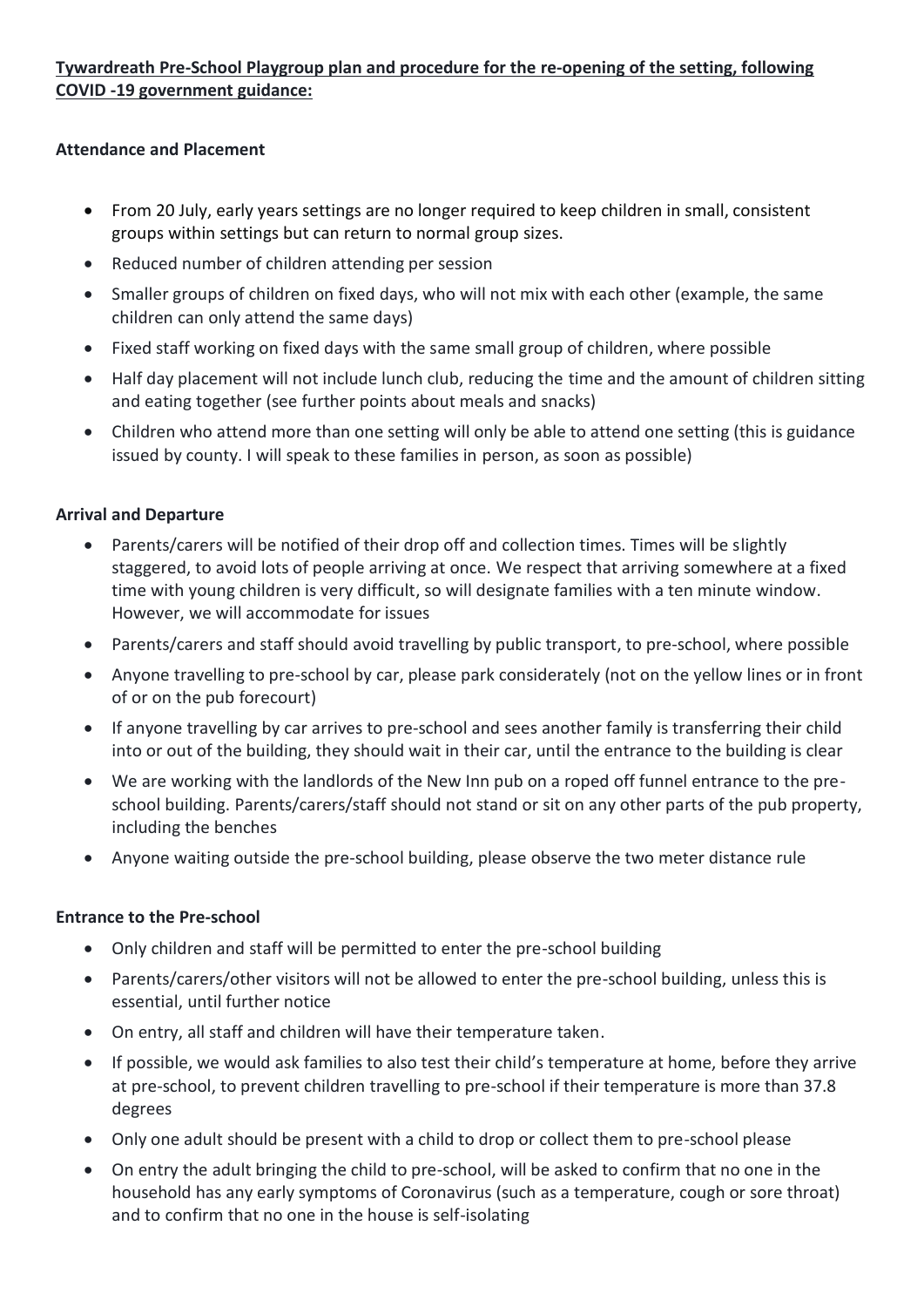- On entry, the adult bringing the child will be asked to confirm the best emergency contact details for the day
- On entry, all staff and children will remove their shoes. Children's shoes will be put in a bag on their peg in the hall. Staff must also store their shoes in a bag. Children and staff can bring in shoes to keep at pre-school. When these have been at pre-school for a 72 hours quarantine period, they can be kept at pre-school and worn in the setting
- Immediately on entry, (and also exit and throughout the day) all staff and children will thoroughly wash their hands
- On entry, any packed lunches will be put in the box in the porch. They will remain there until lunchtime. We advise that you add cool packs to lunch boxes, as we will not be storing any packed lunch items in our fridge or kitchen
- After careful consideration, we are requesting that soft comfort items, such as teddies, not be brought to pre-school. They are a high contact item and we would not be able to sanitise them effectively. In addition, if they were to attend pre-school with a child they risk being contaminated at pre-school, before they are taken back into the family home

#### **Throughout the day**

- Children or staff who are attending all day will have further health checks at lunchtime
- Depending on parent/carer up take of places, we may spilt the children into smaller groups
- We will spend as much time outdoors as possible. If children have spare wellies and waterproofs they can leave at pre-school, this would be most ideal, if not, we will designate outdoor clothing to individual children
- We are looking into offering forest school, from a different location, not based at school. This will be private land not accessible to the public, within walking distance of pre-school. We will provide more details about this option when we have confirmation
- The pre-school room will be stripped down, so it is easier to keep clean. Soft furnishings will be removed.
- There will be less free access to toys, so we can ensure they are properly cleaned in between each use. This means that the children will have more focused play, based on their interests. This is good preparation for school.

#### **Personal Care**

- 'School risers' should be encouraged to attend to their own toileting and personal care, where possible, including wiping of noses and bottoms
- Any staff member supporting a child with personal care, will be required to wear a face covering and disposable gloves, as a minimum
- All children should arrive with an all-day application of sun cream applied to their skin
- Children will require their own sun hat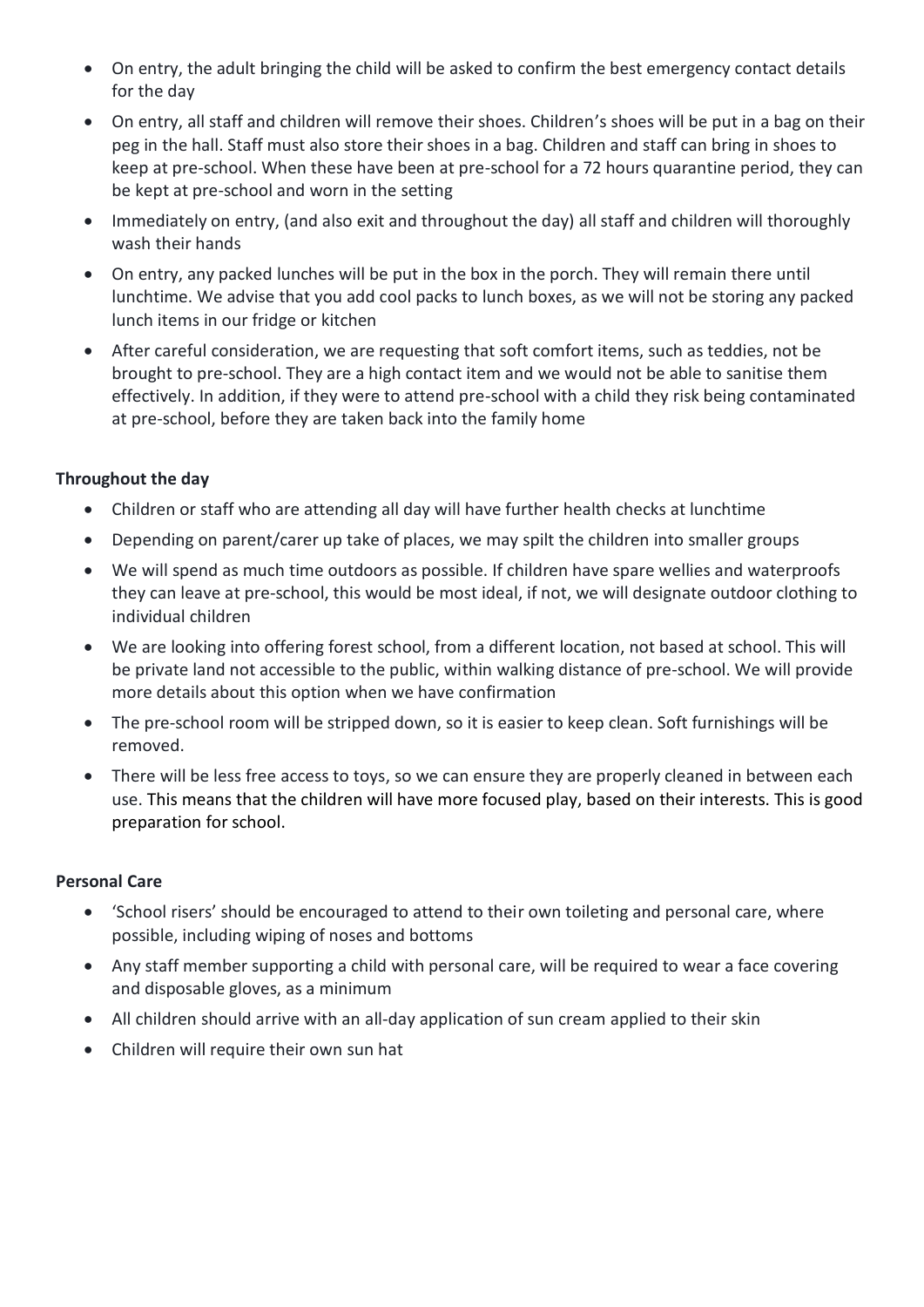#### **Food and Drink**

- Children and staff who will be staying for lunch must bring their own food for their consumption
- We ask that packed lunch boxes and content are easy for little fingers to open, so staff can minimise contact with food
- Children and staff are encouraged to bring their own drinks bottles of water, clearly labelled with their name, to use through the day
- Morning and afternoon snack will be provided by the pre-school. Families will not be required to bring in fruit snack to share, until further notice
- All staff who prepare food have Food Safety Level 2 certificates
- All staff who prepare food will wear disposable gloves for food preparation
- Communal share plates of food will not be used. Where possible, snack will be taken directly from the packaging and given to the consumer, to avoid too much exposure or contact
- Children and staff will continue to wash their hands before and after snack

#### **Infection Protection and Control - PPE**

- The government document for education settings states that face coverings or face masks are not recommended in any educational settings for staff or children.
- For the majority of day-to-day work, staff in education settings will not require PPE beyond what they would normally need for their work, even if they are not always able to maintain a distance of 2 metres from others
- We will not require staff or children to wear face coverings for day to day activities at the preschool
- Children whose care routinely already involves the use of PPE due to their personal care needs should continue to receive their care in the same way
- Staff will wear a face covering or face mask to assist with personal care
- If a child becomes unwell with symptoms of coronavirus and needs direct personal care until they can return home, the adult should use disposable gloves, a disposable apron and a fluid-resistant surgical face mask should be worn by the supervising adult. The child will be isolated away from others
- If a risk assessment determines that there is a risk of splashing to the eyes, for example from coughing, spitting, or vomiting, then eye protection should also be worn

#### **Infection Protection and Control - Hygiene**

- We will follow the COVID-19: cleaning of [non-healthcare](https://www.gov.uk/government/publications/covid-19-decontamination-in-non-healthcare-settings) settings guidance
- We will ensure that all staff and children:
	- Frequently wash their hands with soap and water for 20 seconds and dry thoroughly. Review the [guidance](https://www.gov.uk/guidance/coronavirus-covid-19-information-for-the-public) on hand cleaning
	- Clean their hands on arrival at the setting, before and after eating, and after sneezing or coughing
	- Are encouraged not to touch their mouth, eyes and nose
	- Use a tissue or elbow to cough or sneeze and use bins for tissue waste ('catch it, bin it, kill it')
- We will naturally ventilate the pre-school as well as possible with windows and having the back door open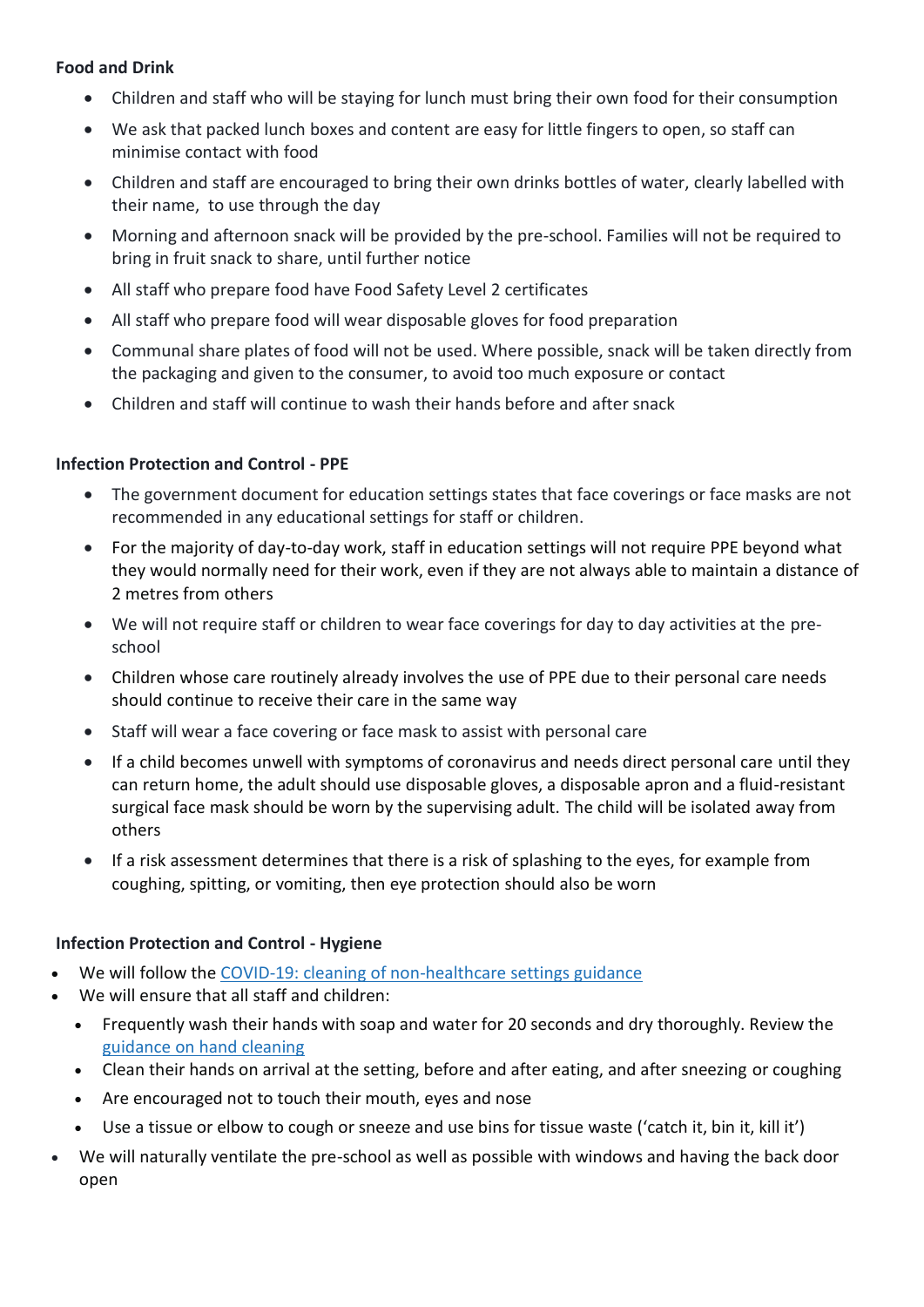#### **Infection Protection and Control - Cleaning**

- Throughout the day, clean surfaces that children and young people are touching, such as toys, books, desks, chairs, doors, sinks, toilets, light switches, bannisters, more regularly than normal
- Ensure that bins are emptied throughout the day
- Reduce the amount of shared resources for children and staff, such as toys and stationery
- Removal of soft furnishings and items, such as teddies, that cannot be cleaned effectively
- Deep clean at the end of the session/day, particularly when there is a change of group

#### **Government COVID-19 Cleaning non-healthcare settings Guidance**

- Cleaning an area with normal household disinfectant after someone with suspected coronavirus (COVID-19) has left will reduce the risk of passing the infection on to other people
- Wear disposable or washing-up gloves and aprons for cleaning. These should be double-bagged, then stored securely for 72 hours then thrown away in the regular rubbish after cleaning is finished
- Using a disposable cloth, first clean hard surfaces with warm soapy water. Then disinfect these surfaces with the cleaning products you normally use. Pay particular attention to frequently touched areas and surfaces, such as bathrooms, grab-rails in corridors and stairwells and door handles
- If an area has been heavily contaminated, such as with visible bodily fluids, from a person with coronavirus (COVID-19), use protection for the eyes, mouth and nose, as well as wearing gloves and an apron
- Wash hands regularly with soap and water for 20 seconds, and after removing gloves, aprons and other protection used while cleaning

**What to do if someone develops symptoms of coronavirus (COVID-19) whilst at an educational setting** If anyone becomes unwell with a new, continuous cough or a high temperature in an education setting they must be sent home and advised to follow the staying at home [guidance.](https://www.gov.uk/government/publications/covid-19-stay-at-home-guidance/stay-at-home-guidance-for-people-with-confirmed-or-possible-coronavirus-covid-19-infection)

#### **Symptoms**

- The most common symptoms of coronavirus (COVID-19) are a new, continuous cough or a high temperature (over 37.8 degrees).
- For most people, coronavirus (COVID-19) will be a mild infection.
- Children are likely to become infected with coronavirus (COVID-19) at roughly the same rate as adults, but the infection is usually mild.

Staff and children in all settings will be eligible for testing if they become ill with coronavirus symptoms, as will members of their households. A negative test will enable children to get back to childcare or education, and their parents to get back to work. A positive test will ensure rapid action to protect their classmates and staff in their setting

#### **Protocol for responding to a suspected case of coronavirus and ensure setting is prepared**

Anyone who begins to display coronavirus symptoms while in the setting should be sent home immediately and follow government guidelines on what to do if you or someone in your [household](https://www.gov.uk/government/publications/covid-19-stay-at-home-guidance) develops [symptoms.](https://www.gov.uk/government/publications/covid-19-stay-at-home-guidance) If a child is waiting to be collected, they should be separated from their group and isolated with one member of staff.

A facemask should be worn if a distance of 2 metres cannot be maintained from a child who is symptomatic and awaiting collection and if contact is necessary, then gloves, an apron and a facemask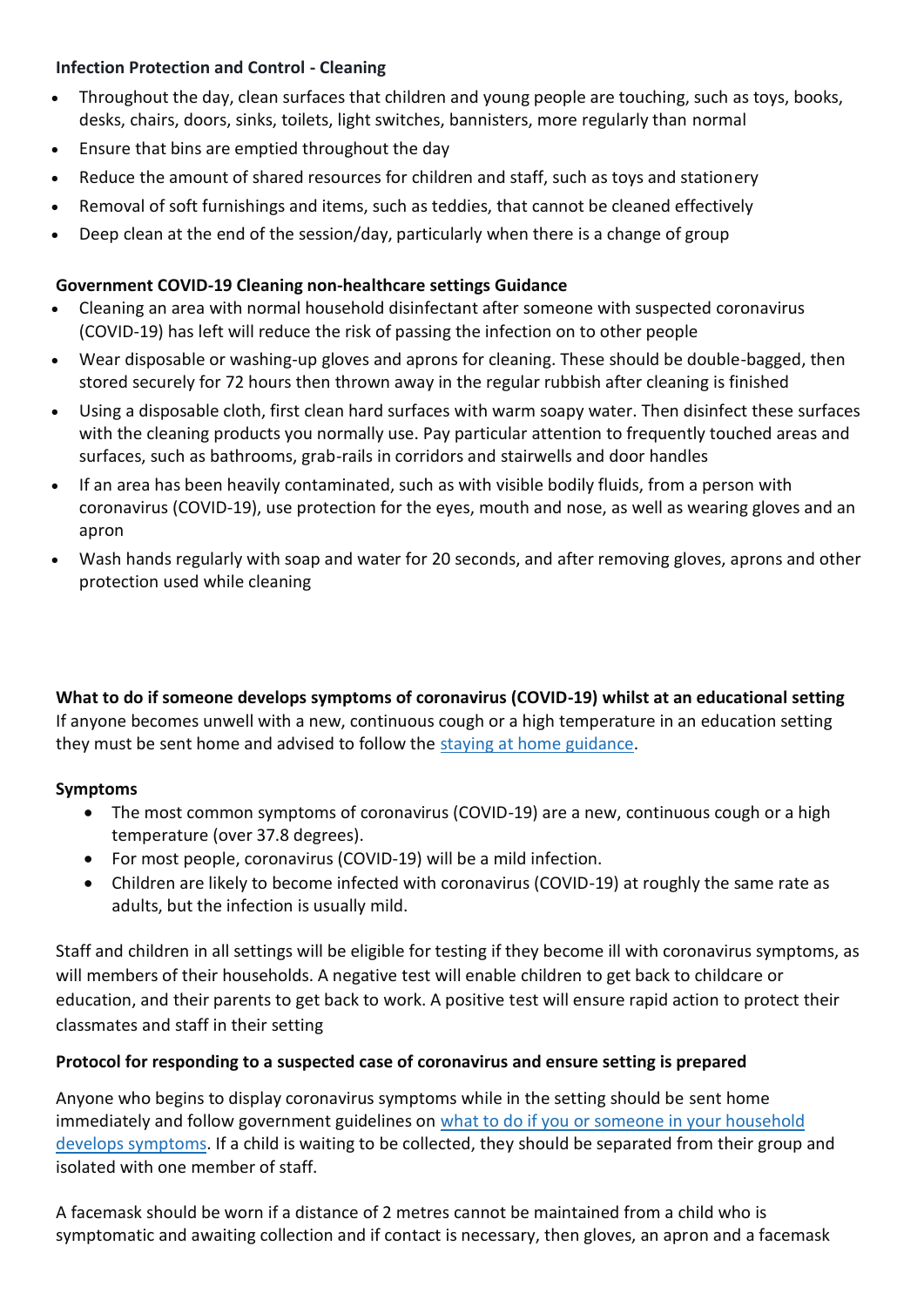should be worn. If a risk assessment determines there is a risk of splashing to the eyes, for example from coughing or spitting, then eye protection should also be worn.

Settings should ensure they are prepared to respond in line with the guidance on [protective](https://www.gov.uk/government/publications/coronavirus-covid-19-implementing-protective-measures-in-education-and-childcare-settings) measures in [education](https://www.gov.uk/government/publications/coronavirus-covid-19-implementing-protective-measures-in-education-and-childcare-settings) and childcare settings and guidance on using PPE in [education,](https://www.gov.uk/government/publications/safe-working-in-education-childcare-and-childrens-social-care) childcare and children's social care [settings.](https://www.gov.uk/government/publications/safe-working-in-education-childcare-and-childrens-social-care)

Once the child or member of staff has left the setting, settings should follow Cleaning of [non-healthcare](https://www.gov.uk/government/publications/covid-19-decontamination-in-non-healthcare-settings/covid-19-decontamination-in-non-healthcare-settings) [settings](https://www.gov.uk/government/publications/covid-19-decontamination-in-non-healthcare-settings/covid-19-decontamination-in-non-healthcare-settings) to ensure areas they have been in are disinfected and any PPE and other waste is disposed of safely.

Once early years and childcare providers open to more children, all staff and children who are attending a childcare setting will have access to a test if they display symptoms of coronavirus, and are encouraged to get tested in this scenario. Visit the guidance on [coronavirus](https://www.nhs.uk/conditions/coronavirus-covid-19/testing-for-coronavirus/) testing and how to arrange to have a test.

Where the child or staff member tests negative, they can return to their setting and the fellow household members can end their self-isolation. If the child or staff member tests positive, the rest of their immediate group within their setting should be sent home and advised to self-isolate for 14 days. The other household members of those advised to self-isolate do not need to self-isolate unless the child or staff member they live with subsequently develops symptoms. Take appropriate steps to deputise responsibilities or arrange cover if affected members of staff fulfil designated roles, for example paediatric first aid, SENCO or safeguarding lead.

As part of the national test and trace programme, if other cases are detected within the setting, Public Health England's local health protection teams will conduct a rapid investigation and will advise settings on the most appropriate action to take. In some cases a larger group may be asked to self-isolate at home as a precautionary measure. Where settings are observing guidance on infection prevention and control, which will reduce risk of transmission, closure of the whole setting will not generally be necessary.

Tywardreath Pre-School Playgroup will contact families in person by telephone, if any of our children or staff test positive for Coronavirus.

In addition to our re-opening plan, please find a link for various government guidance: 'Actions for education and childcare settings to prepare for wider opening' here. You may find this interesting if you would like to see what document educational settings are working from

[https://www.gov.uk/government/publications/what-parents-and-carers-need-to-know-about-early-years-providers](https://www.gov.uk/government/publications/what-parents-and-carers-need-to-know-about-early-years-providers-schools-and-colleges-during-the-coronavirus-covid-19-outbreak?utm_source=e082f9b8-c2be-4487-a403-508d3a89c239&utm_medium=email&utm_campaign=govuk-notifications&utm_content=immediate&fbclid=IwAR3t3oHHy88EEOtKp2z1mxD7tlrwDsg3jW5FmrECho754ync8m9fyEnbZ3Y)[schools-and-colleges-during-the-coronavirus-covid-19-outbreak?utm\\_source=e082f9b8-c2be-4487-a403-](https://www.gov.uk/government/publications/what-parents-and-carers-need-to-know-about-early-years-providers-schools-and-colleges-during-the-coronavirus-covid-19-outbreak?utm_source=e082f9b8-c2be-4487-a403-508d3a89c239&utm_medium=email&utm_campaign=govuk-notifications&utm_content=immediate&fbclid=IwAR3t3oHHy88EEOtKp2z1mxD7tlrwDsg3jW5FmrECho754ync8m9fyEnbZ3Y) [508d3a89c239&utm\\_medium=email&utm\\_campaign=govuk](https://www.gov.uk/government/publications/what-parents-and-carers-need-to-know-about-early-years-providers-schools-and-colleges-during-the-coronavirus-covid-19-outbreak?utm_source=e082f9b8-c2be-4487-a403-508d3a89c239&utm_medium=email&utm_campaign=govuk-notifications&utm_content=immediate&fbclid=IwAR3t3oHHy88EEOtKp2z1mxD7tlrwDsg3jW5FmrECho754ync8m9fyEnbZ3Y)[notifications&utm\\_content=immediate&fbclid=IwAR3t3oHHy88EEOtKp2z1mxD7tlrwDsg3jW5FmrECho754ync8m9fy](https://www.gov.uk/government/publications/what-parents-and-carers-need-to-know-about-early-years-providers-schools-and-colleges-during-the-coronavirus-covid-19-outbreak?utm_source=e082f9b8-c2be-4487-a403-508d3a89c239&utm_medium=email&utm_campaign=govuk-notifications&utm_content=immediate&fbclid=IwAR3t3oHHy88EEOtKp2z1mxD7tlrwDsg3jW5FmrECho754ync8m9fyEnbZ3Y) [EnbZ3Y](https://www.gov.uk/government/publications/what-parents-and-carers-need-to-know-about-early-years-providers-schools-and-colleges-during-the-coronavirus-covid-19-outbreak?utm_source=e082f9b8-c2be-4487-a403-508d3a89c239&utm_medium=email&utm_campaign=govuk-notifications&utm_content=immediate&fbclid=IwAR3t3oHHy88EEOtKp2z1mxD7tlrwDsg3jW5FmrECho754ync8m9fyEnbZ3Y)

[https://www.gov.uk/government/publications/coronavirus-covid-19-early-years-and-childcare](https://www.gov.uk/government/publications/coronavirus-covid-19-early-years-and-childcare-closures/coronavirus-covid-19-early-years-and-childcare-closures?fbclid=IwAR1wYqliFGRv9Vl9uqKL2s6tfIbsniWpQpo2Zh4aEa_GbxJmPrZ_0NMZHgs)[closures/coronavirus-covid-19-early-years-and-childcare](https://www.gov.uk/government/publications/coronavirus-covid-19-early-years-and-childcare-closures/coronavirus-covid-19-early-years-and-childcare-closures?fbclid=IwAR1wYqliFGRv9Vl9uqKL2s6tfIbsniWpQpo2Zh4aEa_GbxJmPrZ_0NMZHgs)[closures?fbclid=IwAR1wYqliFGRv9Vl9uqKL2s6tfIbsniWpQpo2Zh4aEa\\_GbxJmPrZ\\_0NMZHgs](https://www.gov.uk/government/publications/coronavirus-covid-19-early-years-and-childcare-closures/coronavirus-covid-19-early-years-and-childcare-closures?fbclid=IwAR1wYqliFGRv9Vl9uqKL2s6tfIbsniWpQpo2Zh4aEa_GbxJmPrZ_0NMZHgs)

[https://www.gov.uk/government/publications/actions-for-educational-and-childcare-settings-to-prepare-for-wider](https://www.gov.uk/government/publications/actions-for-educational-and-childcare-settings-to-prepare-for-wider-opening-from-1-june-2020/actions-for-education-and-childcare-settings-to-prepare-for-wider-opening-from-1-june-2020)[opening-from-1-june-2020/actions-for-education-and-childcare-settings-to-prepare-for-wider-opening-from-1-june-](https://www.gov.uk/government/publications/actions-for-educational-and-childcare-settings-to-prepare-for-wider-opening-from-1-june-2020/actions-for-education-and-childcare-settings-to-prepare-for-wider-opening-from-1-june-2020)[2020](https://www.gov.uk/government/publications/actions-for-educational-and-childcare-settings-to-prepare-for-wider-opening-from-1-june-2020/actions-for-education-and-childcare-settings-to-prepare-for-wider-opening-from-1-june-2020)

[https://www.gov.uk/government/publications/preparing-for-the-wider-opening-of-early-years-and-childcare](https://www.gov.uk/government/publications/preparing-for-the-wider-opening-of-early-years-and-childcare-settings-from-1-june/planning-guide-for-early-years-and-childcare-settings)[settings-from-1-june/planning-guide-for-early-years-and-childcare-settings](https://www.gov.uk/government/publications/preparing-for-the-wider-opening-of-early-years-and-childcare-settings-from-1-june/planning-guide-for-early-years-and-childcare-settings)